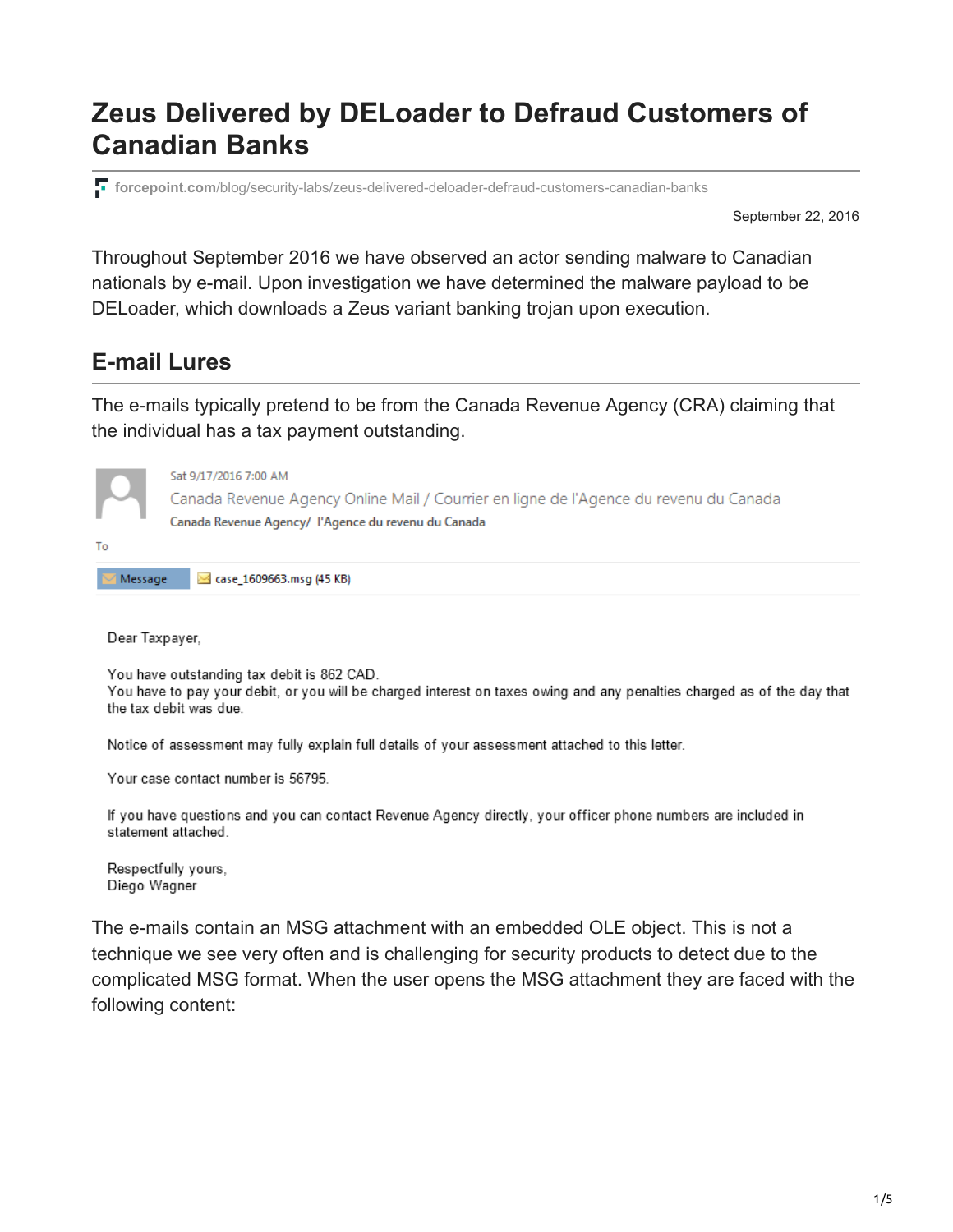

The embedded object name *"case\_243541.doc"* here is actually a spoofed object name. Double clicking on this fake document will prompt the user as to whether they wish to run a JScript file. If execution is allowed then the JScript file will begin to download and execute malware from the following URL:

hxxp://tradestlo.top/poll.hls

## **Malware Payload (DELoader)**

The malware downloaded by the malicious JScript files is a trojan downloader known as DELoader (aka Terdot). This malware has previously been used to target German nationals. In the sample we analysed

(SHA1 *5bfb7cbc0c79e1ce7fd4861193bd38ceeb4c8c2d*) DELoader downloaded and executed a Zeus banking trojan variant from one the following URLs:

```
hxxps://aspecto.top/dpr.bin
hxxps://prisectos.top/dpr.bin
```
Contrary to previous research we do not believe DELoader to be a generic malware downloader. DELoader seems to be solely used to distribute a specific variant of the Zeus banking trojan. We unpacked the embedded DELoader DLL

(SHA1 *cad1715f0ffd32092001a14c5f8de6990c379867*) and compared it with the Zeus variant it downloaded (SHA1 *e57362eaa240da948980c4c6133d63c2a4c07b31*). As a result we noticed the following connections:

- Both use the same domains *aspecto[.]top* and *prisectos[.]top*
- Both contain the string *"shared\_%s"*
- Both were compiled using Microsoft Visual Studio 2012
- Both were compiled within 20 seconds of each other according to the PE headers
- DELoader is hard-coded with an export to call in the Zeus DLL

DELoader appears to be compiled under the name *"loader.dll"* and the Zeus variant appears to be compiled under the name *"client32.dll"*.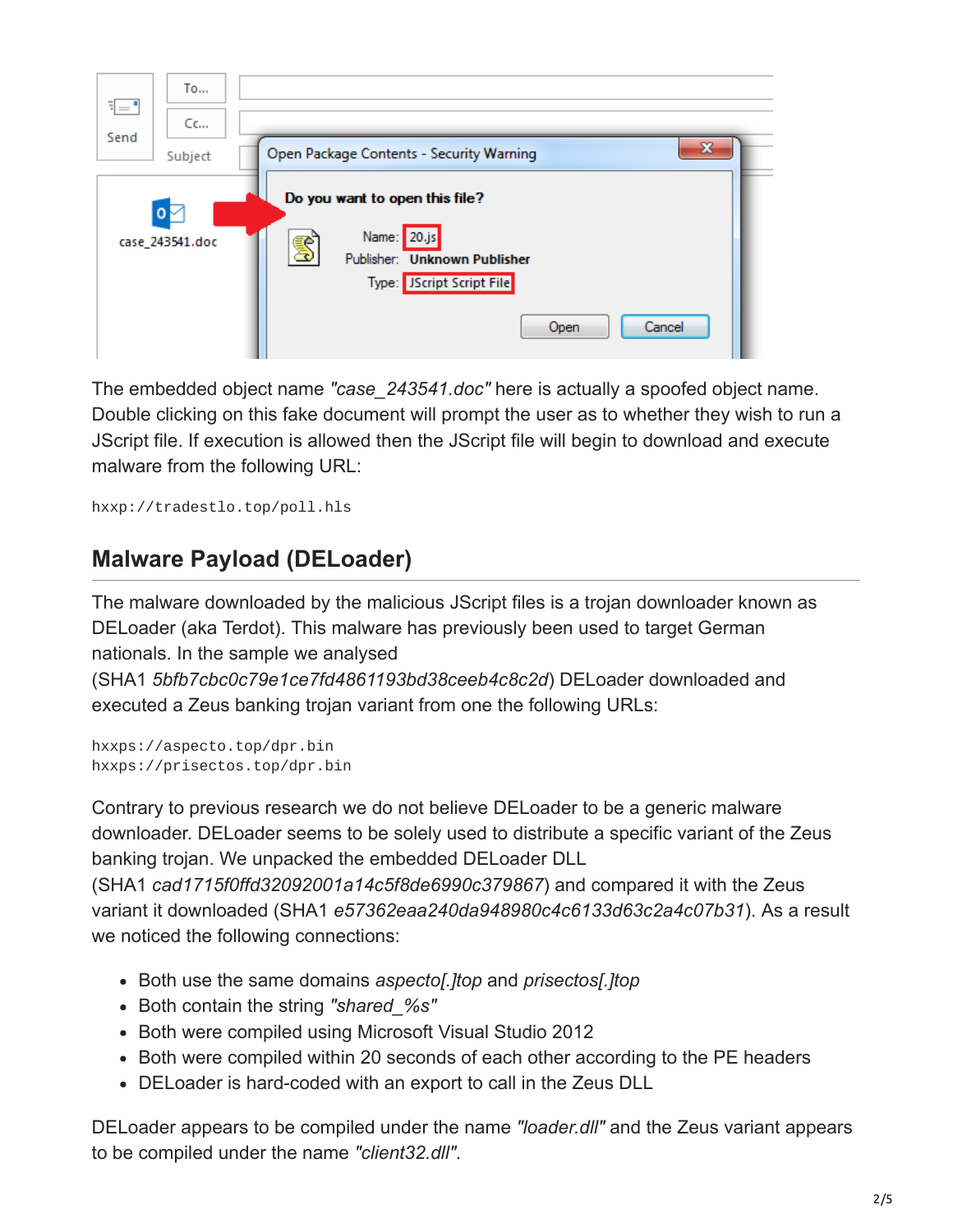| 00 00   |       | 00 00       |       |       | Oc 62 48 57 |    | 00 00 |             | 00 00 |       | 12 50 | 00 00       | $\ldots$ $\texttt{MHW}\ldots\texttt{P}\ldots$ |
|---------|-------|-------------|-------|-------|-------------|----|-------|-------------|-------|-------|-------|-------------|-----------------------------------------------|
| 01 00   |       | 00 00       | 01 00 |       | 00 00       |    | 01 00 |             | 00 00 |       | 08 50 | 00 00       | . P. .                                        |
| $0c$ 50 |       | 00 00       | 10 50 |       | 00          | 00 | f1 26 |             | 00 00 |       | 1d 50 | 00 00       | $.P. P. .$ $ñs. P. .$                         |
| 00 00   |       | $6c$ $6f$   | 61 64 |       | 65 72       |    |       | 2e 64 6c 6c |       |       | 00 42 | 65 67       | Loader.dll. Beg                               |
|         | 69 6e | 00 00       | 00 00 |       | 00 00       |    | 00 00 | 00 00       |       |       | 00 00 | 00 00       | in.                                           |
| 00 00   |       | 00 00       | 00 00 |       | 00 00       |    | 00 00 | 00 00       |       |       | 00 00 | 00 00       | .                                             |
| 00 00   |       | 00 00       |       | 00 00 | 00 00       |    | 00 00 | 00 00       |       |       | 00 00 | 00 00       | .                                             |
|         |       |             |       |       |             |    |       |             |       |       |       |             |                                               |
| 00 00   |       | 00 00       |       |       | f9 61 48 57 |    | 00 00 | 00 00       |       |       |       | bc f0 10 00 | ùaHW¾õ                                        |
| 01 00   |       | 00 00       | 02 00 |       | 00 00       |    | 02 00 |             | 00 00 |       | a8 f0 | 10 00       | . <sup>"8</sup> . .                           |
|         |       | b0 f0 10 00 |       |       | b8 f0 10 00 |    |       | fe 05 01 00 |       |       | 90 06 | 01 00       |                                               |
| c9 f0   |       | 10 00       |       | d0 f0 | 10 00       |    | 00 00 | 01 00       |       |       |       | 63 6c 69 65 | ÉðĐð <mark>blie</mark>                        |
|         |       | 6e 74 33 32 |       |       | 2e 64 6c 6c |    |       | 00 5f 52 75 |       |       |       | 6e 40 34 00 | $nt32.d11$ . $Run@4$ .                        |
|         |       | 5f 5f 69 6e |       |       | 6a 65 63 74 |    |       | 45 6e 74 72 |       | 79    | 46    | 6f 72       | injectEntryFor                                |
| 54 68   |       | 72 65       |       | 61 64 | 45 6e       |    |       | 74 72 79 40 |       | 34 00 |       | 00 00       | ThreadEntry@4                                 |
|         |       |             |       |       |             |    |       |             |       |       |       |             |                                               |

### **Malware Payload (Zeus Variant)**

Zeus (aka ZBot) is an infamous banking trojan capable of intercepting and modifying online banking traffic in order to perform fraudulent transactions. It does this by injecting itself into web browsers that are running on the machine. It is also capable of stealing other credentials from the machine, enabling remote desktop access, and acting as a proxy server for an attacker.

In the sample we analysed the malware downloaded its main configuration file from one of the following URLs:

hxxps://aspecto.top/dsr.bin hxxps://prisectos.top/dsr.bin

We were able to decrypt the configuration to reveal its version number, command-andcontrol (C&C) and a list of banking websites to steal and modify traffic from.

```
VERSION
        1.5.5.0
COMMAND AND CONTROL URL
        hxxps://namoterno.top/promo.php
ALTERNATIVE CONFIG URL
        hxxps://alecofrinse3.com/aqs.bin
        hxxps://bielakee.xyz/cr2.bin
        hxxps://lwowenase.top/core.bin
```
...

The list of banking websites were mainly Canadian banks, with some US and Australian banks also targeted.

### **Protection Statement**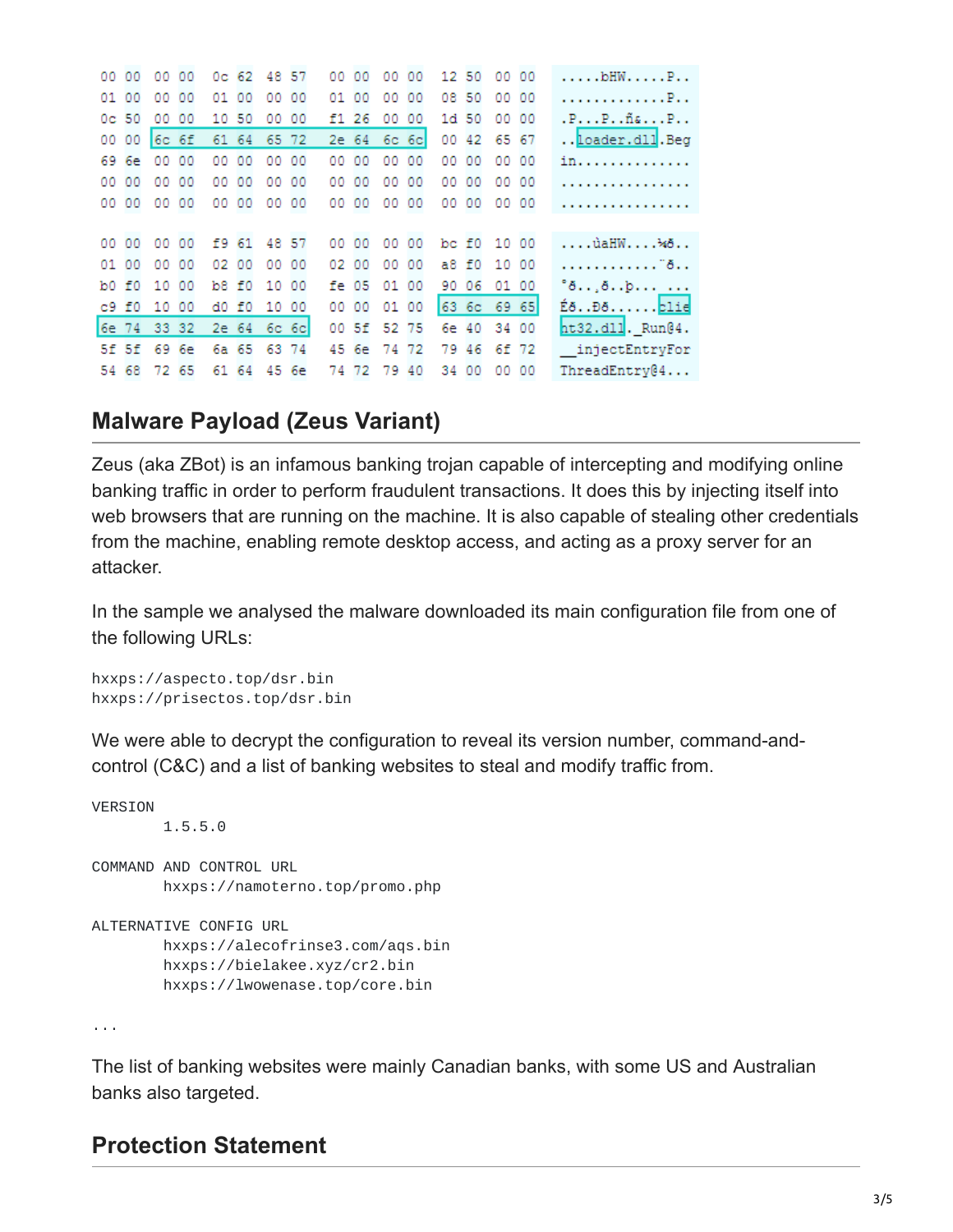Forcepoint™ customers are protected against this threat via [TRITON® ACE](https://www.forcepoint.com/innovation/technology/triton-ace?cmpid=slbl) at the following stages of attack:

- Stage 2 (Lure) Malicious e-mails associated with this attack are identified and blocked.
- Stage 5 (Dropper File) DELoader is prevented from being downloaded by the malicious JScript file.
- Stage 6 (Call Home) Attempts by the Zeus variant to call home are identified and blocked.

# **Summary**

The actor behind DELoader has started targeting Canadian nationals with a variant of the Zeus banking trojan. The DELoader malware itself appears to have been designed specifically for use with this Zeus variant. The Zeus code base continues to be a popular choice for malware developers looking to create a quick and easy banking trojan. It is important to be careful when opening e-mail attachments and to verify that the sender is who they say they are.

The Canada Revenue Agency website has [additional information](http://www.cra-arc.gc.ca/scrty/frdprvntn/menu-eng.html) for recognising and protecting against fraud.

*Blog contributors: Nick Griffin, Ran Mosessco*

# **Indicators of Compromise**

### **JScript Downloader (SHA1)**

f4a4a2207c8c1135a7bdf819d95e9ee22d34d733

### **DELoader (SHA1)**

5bfb7cbc0c79e1ce7fd4861193bd38ceeb4c8c2d

### **DELoader Unpacked DLL (SHA1)**

cad1715f0ffd32092001a14c5f8de6990c379867

### **Zeus Variant (SHA1)**

e57362eaa240da948980c4c6133d63c2a4c07b31

#### **DELoader Payload URL**